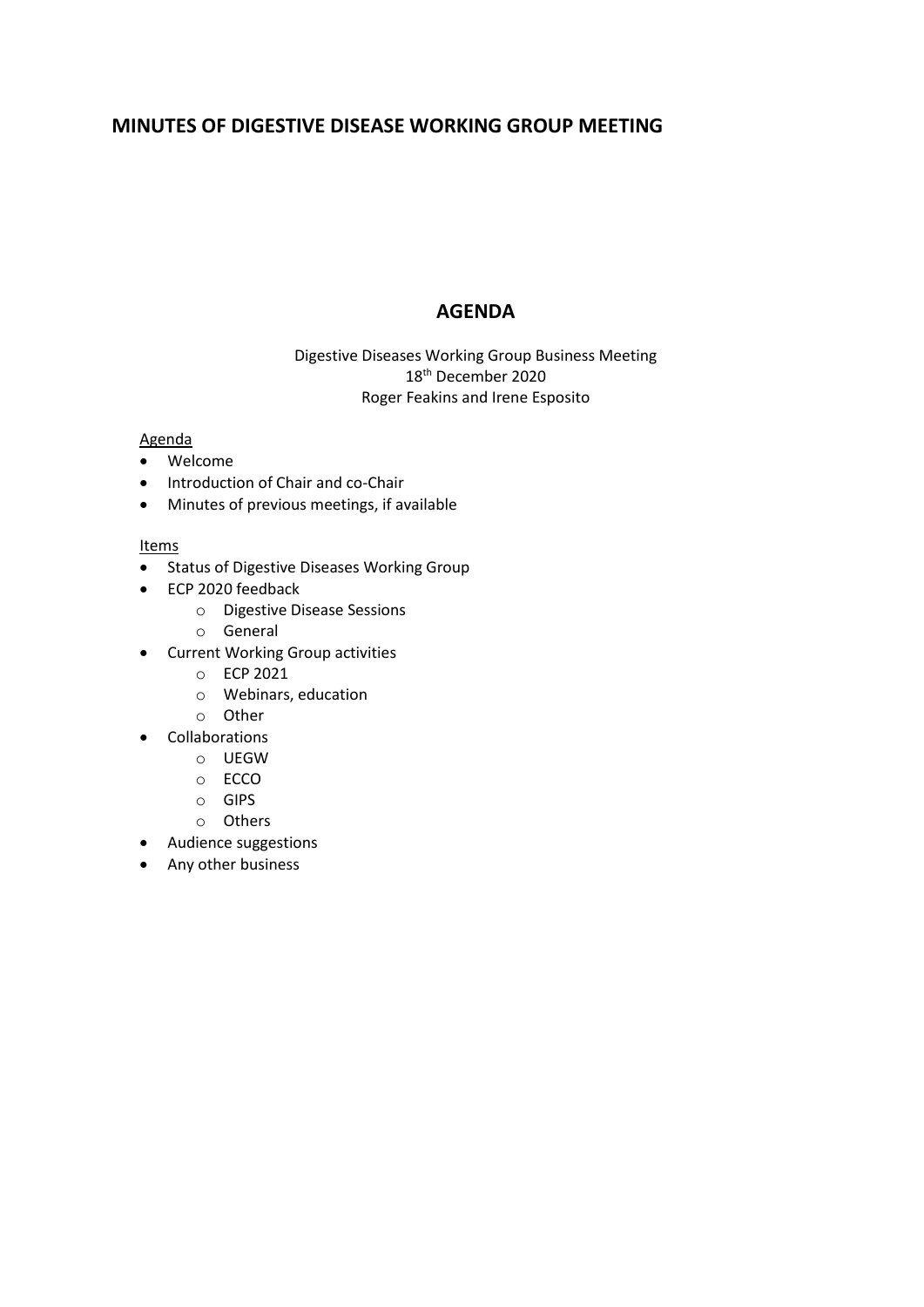#### **MINUTES**

#### Attendance:

Roger Feakins and Irene Esposito chaired the session from 9:00 am to 9:50 am. There were up to 38 participants.

Roger delivered a PowerPoint presentation covering the agenda items above (see end of this document for selected slides).

Roger and Irene summarised the items.

Questions from participants were mostly via text messages, with occasional verbal questions and discussions.

#### Working group status

The working group is healthy and increasing steadily in size and reach, with nearly 300 members from a wide range of European and non-European countries. Italy has the most members, followed by Germany and the UK.

#### Activities

Activities are outlined in the PowerPoint slides below.

A successful Digestive Disease WG webinar took place in September 2019. ESP webinars are continuing. Another Digestive Disease WG webinar will take place in 2021 and will be a joint production with UEG.

Digestive disease sessions at the 2020 ECP (online) were a success. Two of the sessions attracted more than 950 attendees. All sessions were of high quality and included speakers with an international reputation.

### Collaboration with other groups

Current collaborations with ECCO, UEG, USCAP, and GIPS exist.

- UEG(W) = United European Gastroenterology (week)
- ECCO = European Crohn's and Colitis Organisation an IBD society
- GIPS = Gastrointestinal Pathology Society a North American group
- USCAP = US and Canadian Academy of Pathology

ECCO has an IBD Masterclass supported by ESP. ECCO and ESP hold joint symposia most years at the ECP.

UEG has multiple collaborations with ESP. Irene assist with UEGW preparations on behalf of the ESP.

Joint symposia with the US GIPS occur annually at the ECP.

There is a companion meeting with USCAP in March 2021 (online). Roger will speak at this meeting, along with representatives from other Working Groups.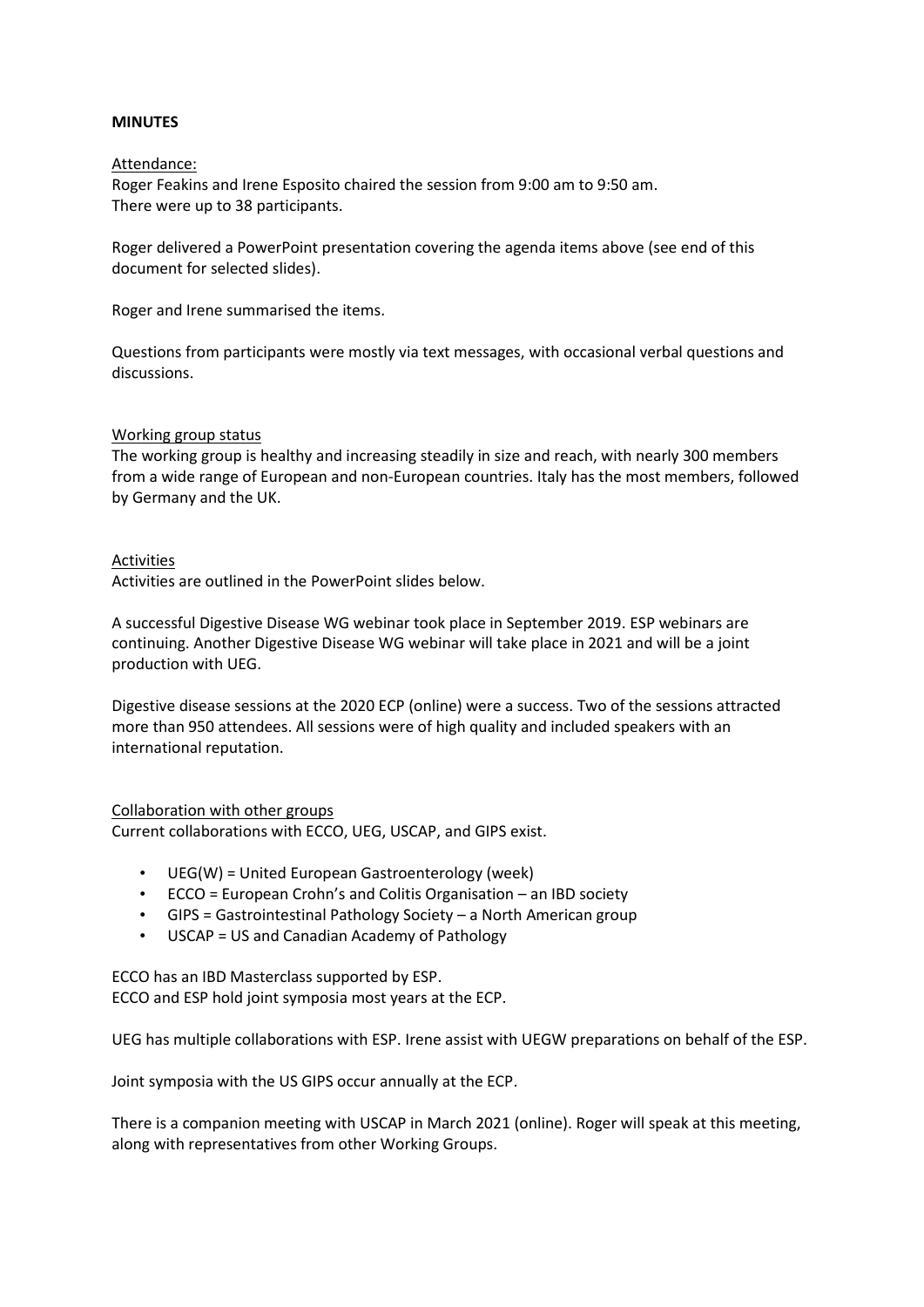Collaborations seem popular among participants.

All collaborations occur formally via Society administrative processes.

There was a suggestion that the Working Group could collaborate with the US pancreatobiliary pathology society.

#### Discussions

We welcome more members of the Working Group, not only from Europe but also from outside Europe and particularly from less wealthy countries.

Having heard about the IBD histology Masterclass at ECCO Congresses, one participant suggested that we might hold more Masterclasses in specific topics.

Another suggestion was to hold seminars on difficult or interesting cases. Other members had previously suggested a similar forum. This may be less easy at an international level than at a local/regional level but is an idea worth exploring.

Diagnostic advice on clinically active cases is currently outside the remit of the ESP.

Irene and Roger emphasised their availability by email and their openness to suggestions.

#### ICCR datasets

There was some discussion about the use of ICCR datasets, all of which pass through the ESP and through multiple other organisations for approval.

Recently, several draft ICCR datasets were sent to digestive disease working group members for comments.

Usage of the datasets varies between and within countries. The UK adheres to RCPath guidelines but is discussing how RCPath datasets will relate to ICCR in the future. In Germany there is less national guidance and some centres use ICCR. Many other countries appears to use ICCR guidance already, while some use CAP guidelines. This area would benefit from harmonisation globally. Translations into local languages are useful and are increasingly available, although some countries, e.g. the Netherlands, opt to use the English version.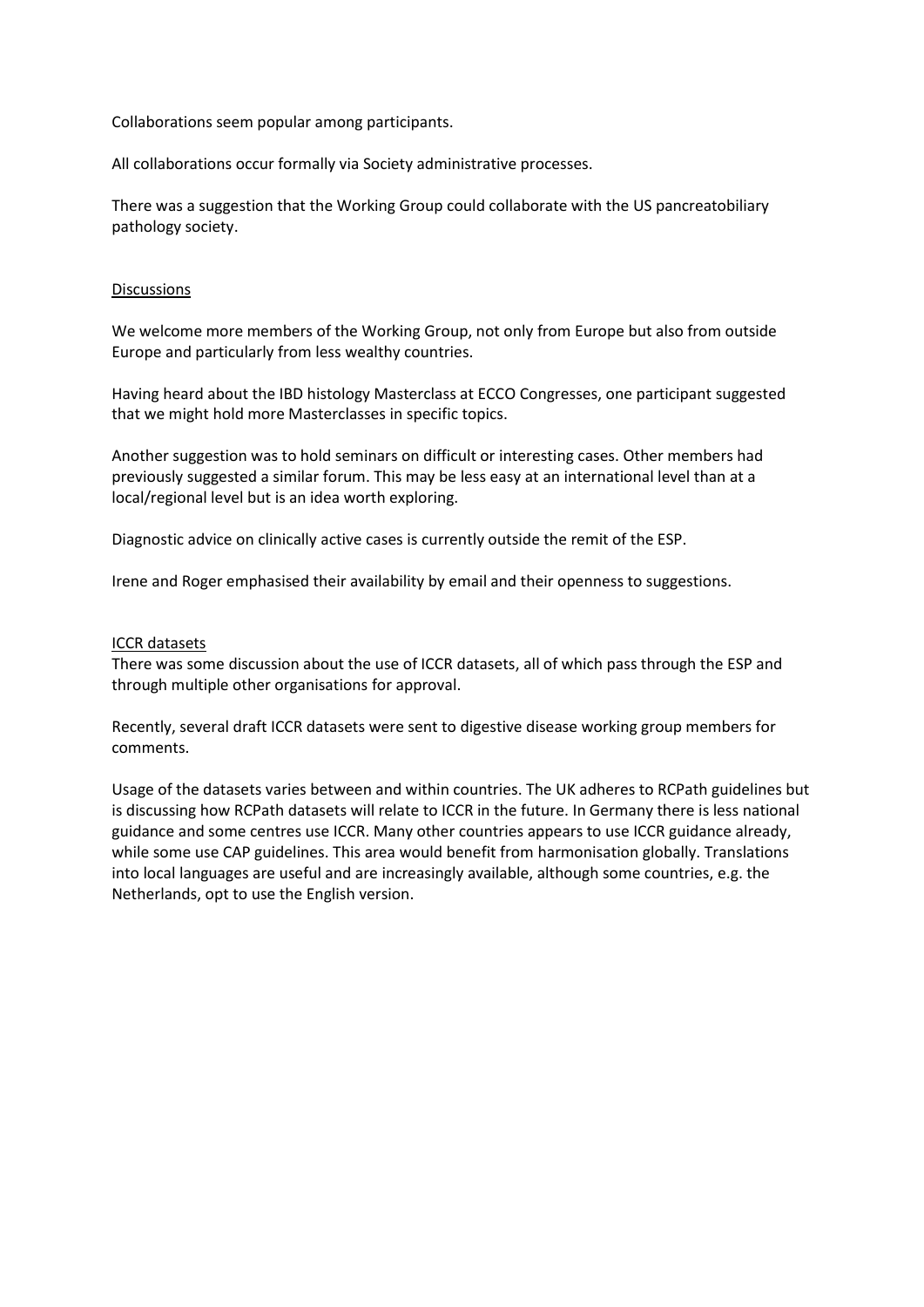

| <b>Session Title</b>                                                                                                 | <b>Session Date</b> | lcount |
|----------------------------------------------------------------------------------------------------------------------|---------------------|--------|
| Developments in gastrointestinal tumours and the WHO Blue<br><b>Book</b>                                             | 7 December<br>2020  | 566    |
| New technologies and practices in gastrointestinal pathology                                                         | 6 December<br>2020  | 1022   |
| Recent advances in hepatobiliary and pancreatic neoplasia                                                            | 7 December<br>2020  | 629    |
| The evolving role of liver biopsy in 2020                                                                            | 6 December<br>2020  | 464    |
| <b>Pitfalls in pancreas pathology</b>                                                                                | 8 December<br>2020  | 341    |
| GI & ECCO: Challenges in colorectal inflammatory disease                                                             | 7 December<br>2020  | 964    |
| Digestive Diseases Pathology & GIPS: When what you tell your 8 December<br>clinician about upper GI biopsies matters | 2020                | 393    |